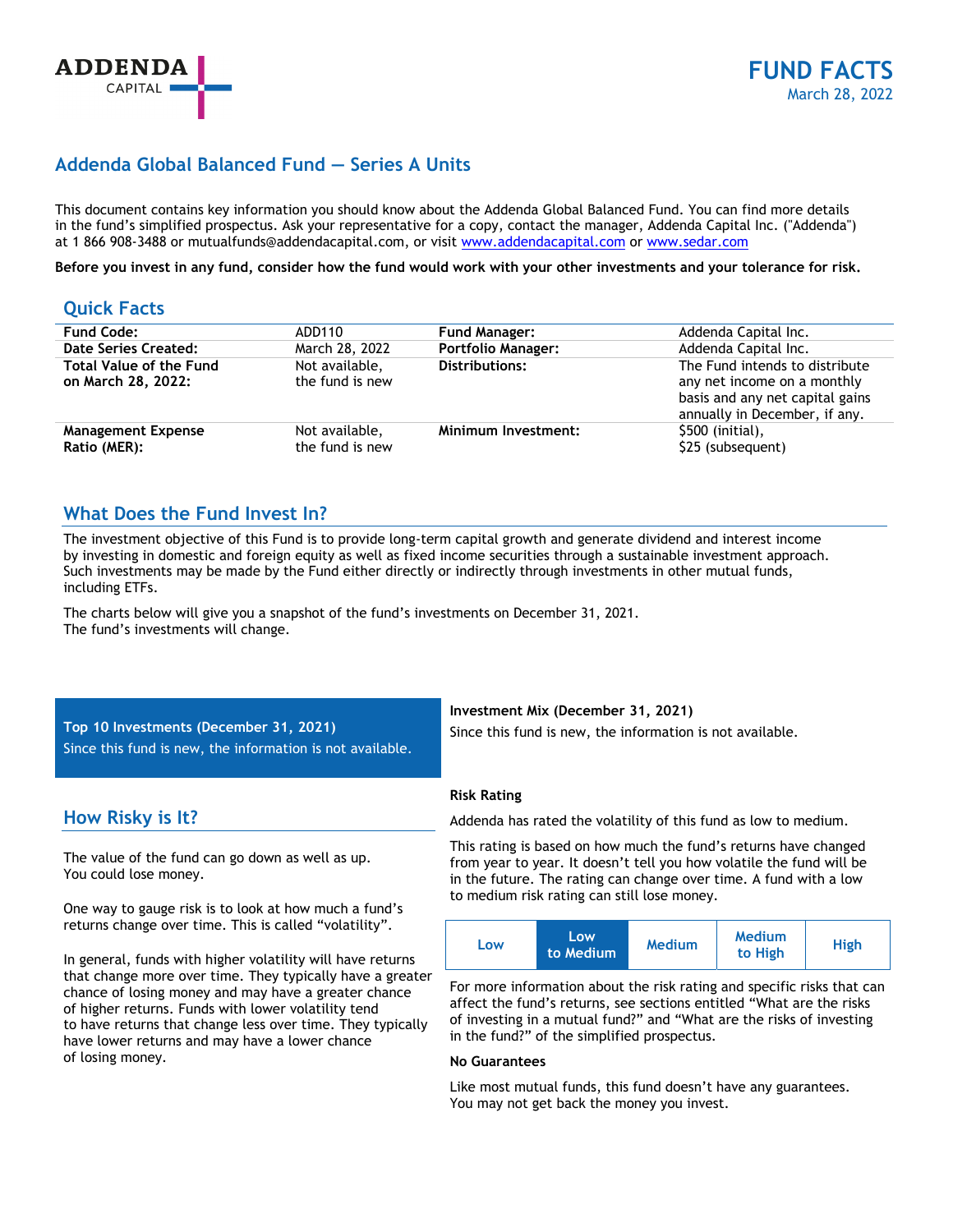## **How Has the Fund Performed?**

This section tells you how Series A units of the fund have performed since inception. Returns are after expenses have been deducted. These expenses reduce the fund's returns.

### **Year-by-year Returns**

**ADDENDA** CAPITAL

The year-by-year returns are not available for the Series A as it has not been distributed to the public under a simplified prospectus for a full calendar year.

#### **Best and Worst 3-month Returns**

The best and worst returns over 3-month period for the Series A are not available as it has not completed a full calendar year of performance.

#### **Average Return**

The average return is not available for Series A as it has not been distributed to the public under a simplified prospectus for 12 consecutive months.

### **Who is this Fund For?**

- You want to invest in a fund that takes a sustainable investing approach;
- You are prepared to accept a low to medium risk;
- You are looking for a medium-term investment;
- You are seeking a combination of current income and some longterm growth, through an investment diversified by asset class, style and geography.

### **A Word About Tax**

In general, you'll have to pay income tax on any money you make on a fund. How much you pay depends on the tax laws where you live and whether or not you hold the fund in a registered plan, such as a Registered Retirement Savings Plan (RRSP) or a Tax-Free Savings Account (TFSA).

Keep in mind that if you hold your fund in a non-registered account, fund distributions are included in your taxable income, whether you get them in cash or have them reinvested.

### **How Much Does it Cost?**

The following tables show the fees and expenses you could pay to buy, own and sell Series A units of the fund. The fees and expenses including any commissions can vary among series of the fund and among funds. Higher commissions can influence representatives to recommend one investment over another. Ask about other funds and investments that may be suitable for you at a lower cost.

### **Sales Charges**

As the fund is a "no load" fund, there are no sales charges in connection with the purchase, switch or redemption of units of the fund.

### **Fund Expenses**

You don't pay these expenses directly. They affect you because they reduce the fund's returns.

The fund's expenses are made up of the management fee, operating expenses (including administration fee) and trading costs. The series' annual management fee is 1.50% and administration fee is 0.20% of the series' value.

Because this series of the fund is new, its operating expenses and trading costs are not yet available.